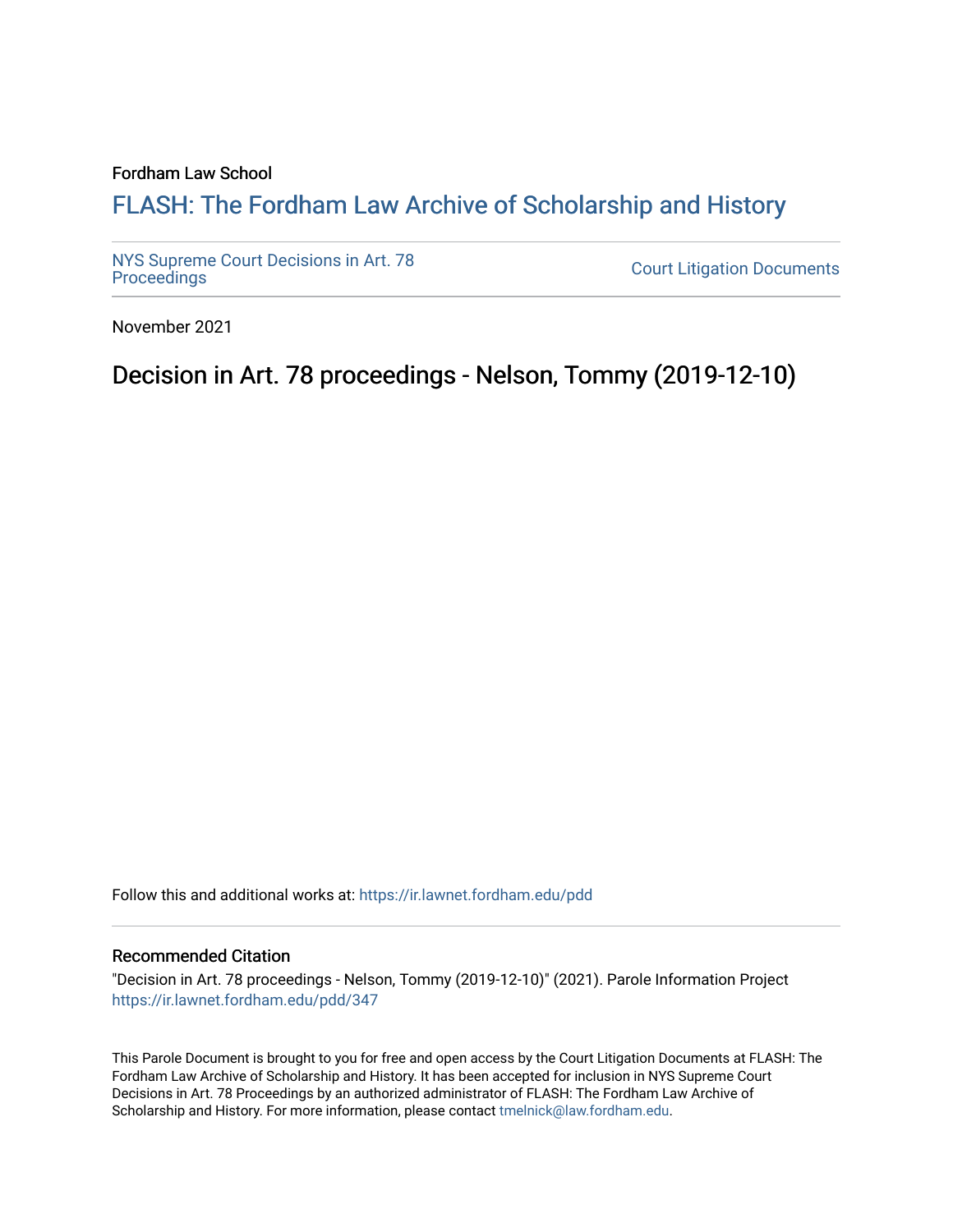### SUPREME COURT OF THE STATE OF NEW YORK COUNTY OF DUTCHESS

In the Matter of the Application of

TOMMY NELSON,

Petitioner,

v. THE NEW YORK STATE BOARD OF PAROLE,

Respondent,

For a Judgment Pursuant to Article 78 of the Civil Practice Law and Rules.

### **(PROPOSED] ORDER**

Index No: 2019-54609

Justice Edward Mcloughlin

WHEREAS, Petitioner Tommy Nelson commenced this special proceeding to challenge The New York State Board of Parole's ("Board's") November 28, 2018, denial of his application for release to parole supervision and seeking a *de*  novo parole interview before a new panel consisting of commissioners who did not participate in that denial or the administrative appeal therefrom; and

WHEREAS, the Board has reviewed the record associated with the November 28, 2018, parole denial; and

WHEREAS, the Board has concluded that there was erroneous information contained in the COMPAS risks and needs assessment report that the Board reviewed in connection with the November 28, 2018, parole denial;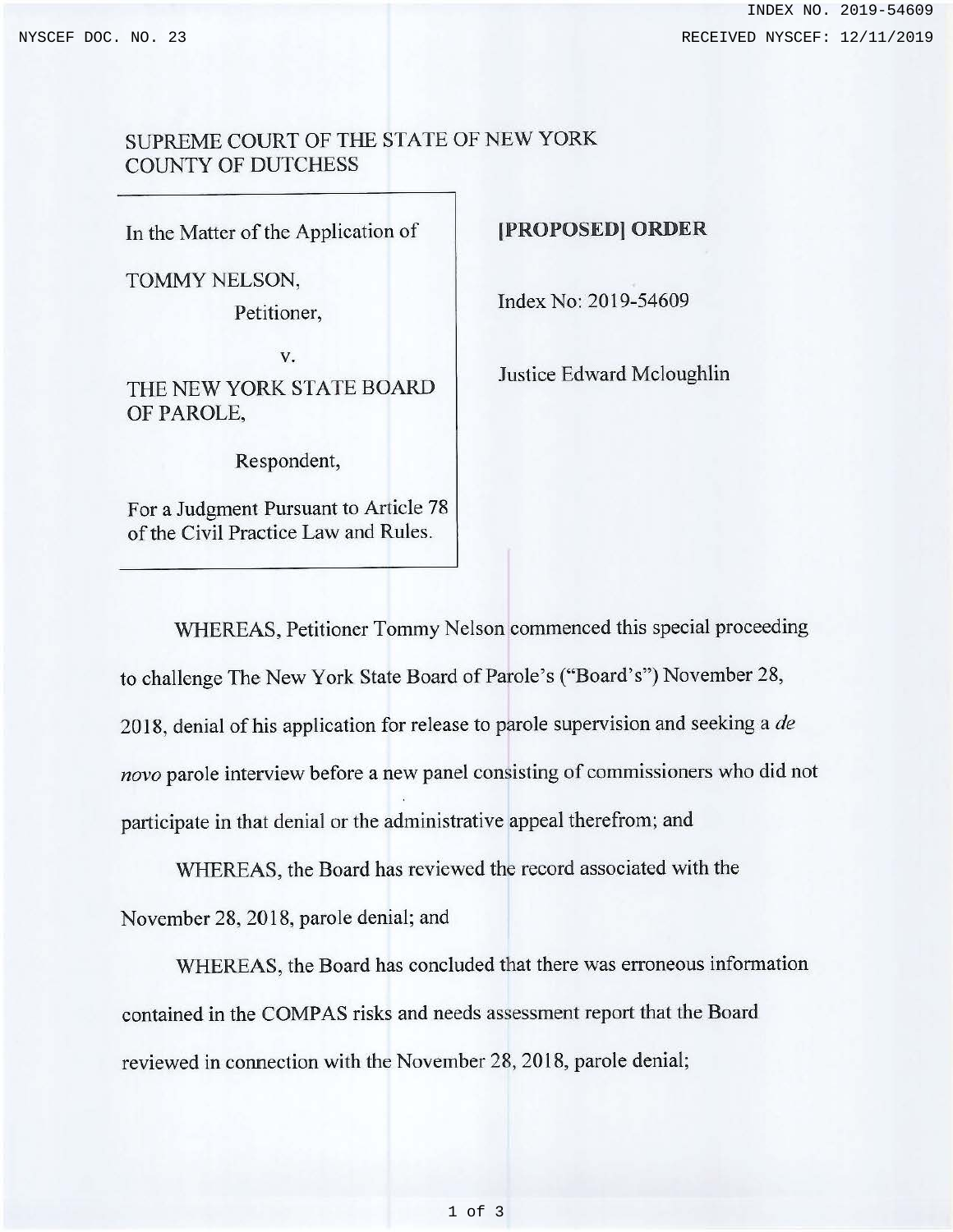NOW THEREFORE, the Board and Mr. Nelson, by their undersigned counsel, now stipulate and agree and jointly request that the Court order as follows:

- 1. That the Board's November 28, 2018, denial of **Mr.** Nelson's application for parole be vacated; and
- 2. That the Board schedule Mr. Nelson for a new *de novo* parole interview no later than 60 days from the entry of this Order; and
- 3. That no commissioner having participated in the November 28, 2018, denial of Mr. Nelson's application for parole or in the administrative appeal therefrom shall serve on the panel for Mr. Nelson's *de novo*  interview.

# [REMAINDER OF THIS PAGE INTENTIONALLY BLANK]